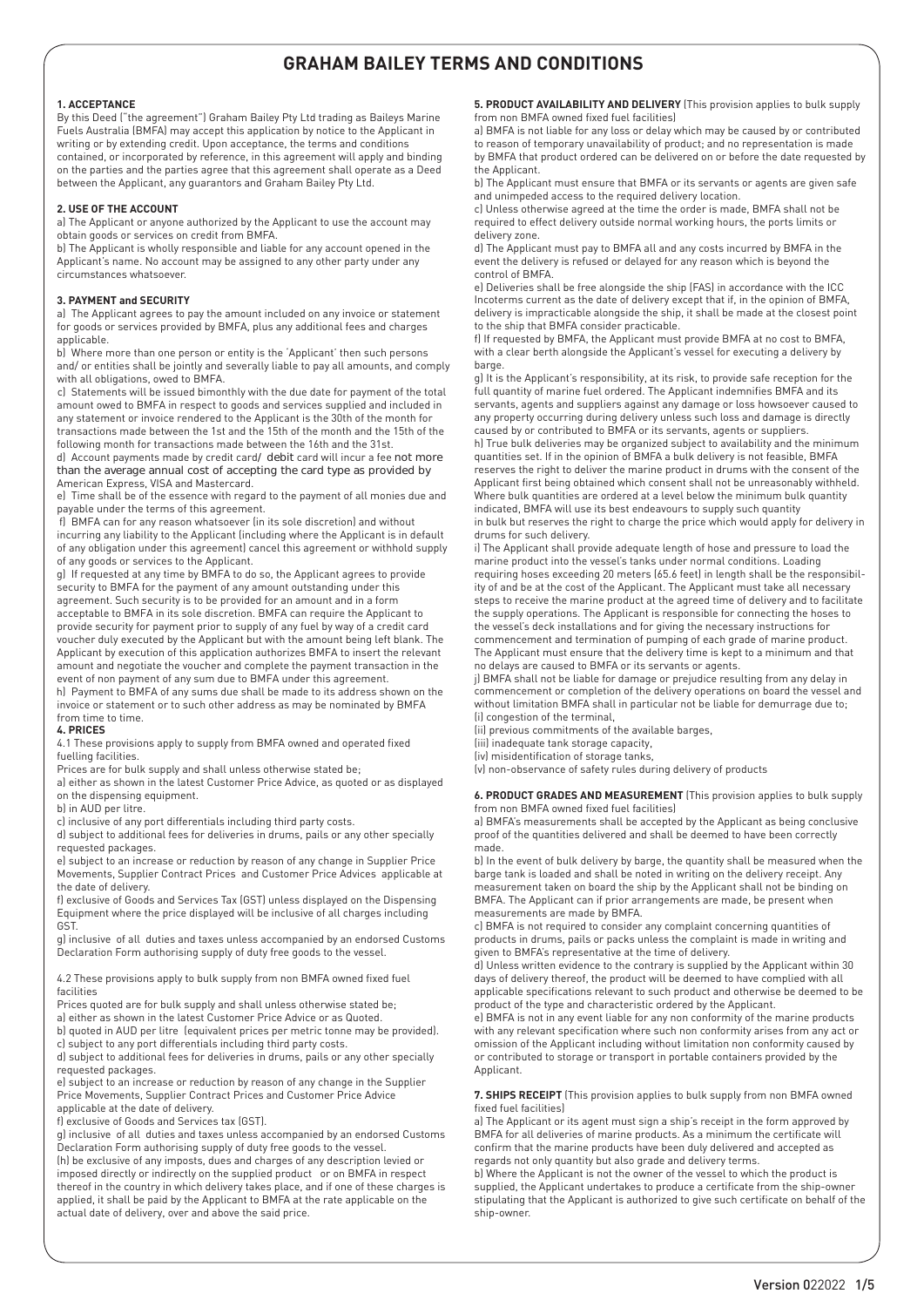# **8. CHARGES**

a) An Account Opening and Induction fee of \$55.00 will be charged for each new BMFA Business account.

b) Overdue accounts and direct debit authorities which are dishonoured will incur a \$35.00 administration fee.

c) Replacement fuel cards will incur a \$20.00 replacement card fee.

d) A default charge of 2% per month applies to amounts not paid by the due date. e) Default charges shall accrue daily on the outstanding balance and shall be compounded monthly.

f) The Applicant agrees to pay any recovery and or enforcement expenses incurred by BMFA in enforcing its rights under this agreement or recovering amounts owed, including without limitation, any fees paid to BMFA's solicitors (on an indemnity basis), as well as any charges relating to dishonoured cheques. g) This agreement is governed by and construed in accordance with the laws of Western Australia, and the Applicant agrees to submit to the exclusive jurisdiction of the Courts in that State. The Applicant hereby irrevocably waives any objection to the venue of any legal process selected by BMFA.

h) The Applicant agrees that any claim or dispute under or arising out of this agreement shall be dealt with as a case under the general procedure as envisaged by the Magistrates Court (Civil Proceedings) Act 2004 (WA) ("the Act") and that if BMFA is a successful party in the case then the Applicant agrees to pay all of the costs incurred by BMFA regardless of the value of the claim or the relief claimed, and the Applicant agrees, as envisaged by s25(7) of the Act, to pay BMFA's costs on an indemnity basis or under the applicable costs determination whichever is the greater.

i) The Applicant agrees to pay all government charges and duties of any kind incurred or in connection with the operation of the account, including without limitation, all stamp duties, financial institution duties and any other charges or duties of any kind.

j) Payment received by BMFA shall be applied firstly in payment of any default charges, secondly, in payment of any enforcement charges, thirdly, in payment of any government charges and duties and fourthly in payment for goods and services supplied.

#### **9. ADDITIONAL CHARGES** (This provision applies to bulk supply from non BMFA owned fixed fuel facilities)

In addition to the price of the product, the Purchaser must pay any relevant additional charges, at the rates applicable at the time of supply for such work or services at the port in question relating to but not limited to the following: a) Additional charges that apply to all other packaging other than bulk requested by the Applicant shall be subject to inquiry with BMFA.

b) Delivery made in bulk for any quantity below the minimum bulk quantity indicated and any delivery made by pumping from drums shall be regarded as a drum delivery where additional fees will apply.

d) Charges for all work related to the delivery outside normal working hours, on weekdays that are public holidays or normally non- business days, or outside the normal boundaries of the port, including for waiting time. Such charges are to be in accordance with rates set by BMFA from time to time.

e) The costs of lighterage or other transport of any kind reasonably incurred by the BMFA for the purposes of the delivery. BMFA shall use its best efforts to notify the Applicant before using a barge or any other means of transport involving additional costs but if prior notification is not practicable in the circumstances the Applicant shall nevertheless be obliged to pay such costs incurred.

g) All deliveries to vessels that are inaccessible to road transport shall incur an additional charge in accordance with rates set by BMFA from time to time. h) Costs of any necessary hire of additional equipment, including but not limited to tugboats, vessels, cranes or hoses necessitated by specific local regulations are to be paid by the Applicant in accordance with rates set by BMFA from time to time.

i) Where any delivery is required to a port not listed in the Price List, the Applicant must pay the price applicable in the listed port closest to the delivery port, plus all additional costs incurred by BMFA in effecting deliver at the requested port. j) If the Applicant for any reason whatsoever fails or is unable to take delivery when it is made, any costs BMFA thereby incurs will be paid by the Applicant. k) Any duties or taxes which may be incurred by reason of BMFA being unable to effect delivery of marine products from bonded stock, plus any GST thereon shall be paid by the Applicant.

# **10. MAGNETIC CARD SALES, EQUIPMENT DAMAGE AND CLEANUP**

a) The Applicant must notify BMFA at the earliest available opportunity of any damage to the refuelling equipment whether the damage has been caused by or contributed to the Applicant or not.

b) The Applicant accepts responsibility for and indemnifies BMFA against all and any costs, loss, expense or damages caused or incurred in connection with any fuel spillages caused or contributed to by the Applicant. The Applicant acknowledges that he/she has been notified of the after hours emergency phone number and the whereabouts of the emergency stop buttons in case of spillage or mishap.

c) Without limitation of the generality of the foregoing the Applicant is liable for and releases and indemnifies BMFA against any loss, liability or cost arising in connection with any:

(i) investigations, remediation, or other action carried out by BMFA in respect of any contamination, pollution, spill or leakage caused by or contributed to the Applicant;

(ii) notice issued or action taken by the Minister pursuant to the Marine Pollution Act 1987 (NSW) in respect of the premises arising out of any discharge of oil caused by or contributed to the Applicant;

(iii) environment protection notice issued pursuant to the Protection of the Environment Operations Act 1997 (NSW) in respect of the premises arising out of any pollution, spill or leakage caused by or contributed to the Applicant; (iv) preliminary investigation, management, or ongoing maintenance orders issued pursuant to the Contaminated Land Management Act 1997 (NSW) in respect of the premises arising out of any contamination caused by or contributed to the Applicant;

(v) breach of any environment law by the Applicant relating to the supply of any goods or products (including marine lubricants) at the premises; (vi) any claim for damages, compensation, loss, injury or death caused by or

contributed to or arising out of or otherwise in respect of any contamination or pollution present in, over or under, emanating from or migrating to or from the premises caused by or contributed to the Applicant.

(vii) breach of BMFA's contractual obligations to third parties caused by or contributed to the Applicant.

(viii) claim for damages, compensation, loss, injury or death caused by or contributed to or arising out of the Applicant's misuse of the refuelling equipment or any damage to the premises caused by or contributed to the Applicant

For purposes of this agreement the word 'premises' means and includes any premises, facility, installation, structure, barge, jetty or other object (located anywhere including off shore) which is owned, occupied, or operated by BMFA

## **11. CHANGES OF OWNERSHIP/REGISTERED DETAILS**

a) The Applicant shall no later than 14 days prior to any proposed change of its ownership or registered details, or alteration or addition to the share holding, directors or internal structure of the Applicant, or change of ownership of any vessel belonging to the Applicant, notify BMFA of the proposed change in writing. b) BMFA reserves the right to cease supply of goods or services until terms acceptable to BMFA have been agreed with any new owner, director or shareholder.

c) The Applicant remains liable for all sums due under this agreement unless BMFA has expressly released the Applicant from such liability in writing.

## **12.TRANSFER OF RISK IN THE GOODS**

Except as may be otherwise agreed, deliveries of any goods or product at a delivery port shall be deemed to be complete and risk shall pass to the Applicant either:

a) for bulk deliveries as the product pass the flange connecting the delivery facilities with the receiving facilities provided by the Applicant; or b) for delivery in containers upon delivery of the product alongside the ship according to the ICC Incoterms which are current as the date of delivery, or when they have been delivered to the point closest to the vessel that BMFA considers practicable.

### **13. RETENTION OF TITLE OF GOODS**

a) As long as the Applicant owes BMFA any part of the price of the goods or products (including marine lubricants) supplied at any time BMFA shall retain the legal title to all goods supplied and not yet used or resold in the ordinary course of business. When such goods are used, even where there is commingling with other goods or loss of identity, the legal title to the resultant (or mixed) product shall vest in BMFA. The proceeds of sale of the goods or resultant products shall be received by the Applicant as agents of BMFA and such proceeds are to be kept in a separate account or are to be accounted for upon demand.

b) If goods are in the possession of the Applicant to which title has not passed, the Applicant is under an obligation to retain the goods in a good and merchantable condition and to ensure that they are stored separately and marked the property of BMFA until either paid for or collected

and to allow BMFA and/or its servants and/or agents on to the premises (or vessel) where they are stored separately and marked as the property of BMFA until either paid for or collected and to allow BMFA and/or its servants and/or agents on to the premises (or vessel) where they are stored for the purpose of collecting the goods.

# **14. HEALTH SAFETY AND THE ENVIRONMENT**

a) The Applicant must ensure that its personnel (and customers) have and are familiar with Material Safety Data Sheets ("MSDS") and any other information on health, safety and the environment (the "other information") provided from time to time by BMFA.

b) The Applicant must ensure that the provisions of any MSDS or recommendations in other information, relating to the handling and utilization of the marine products are observed and BMFA shall not be liable for any failure on the part of the Applicant to do so.

c) The Applicant indemnifies BMFA against any action, claims or proceedings whatsoever arising from any default in the observance by the Applicant of the provisions of this clause.

d) BMFA shall not be liable for losses or damage suffered by the Applicant its servants or agents, arising from risks inherent in the nature of the marine products delivered under the provisions of this agreement.

e) The Applicant must ensure all refuelling personnel (and customers) have successfully completed the BMFA Induction Program prior to accepting delivery of marine products.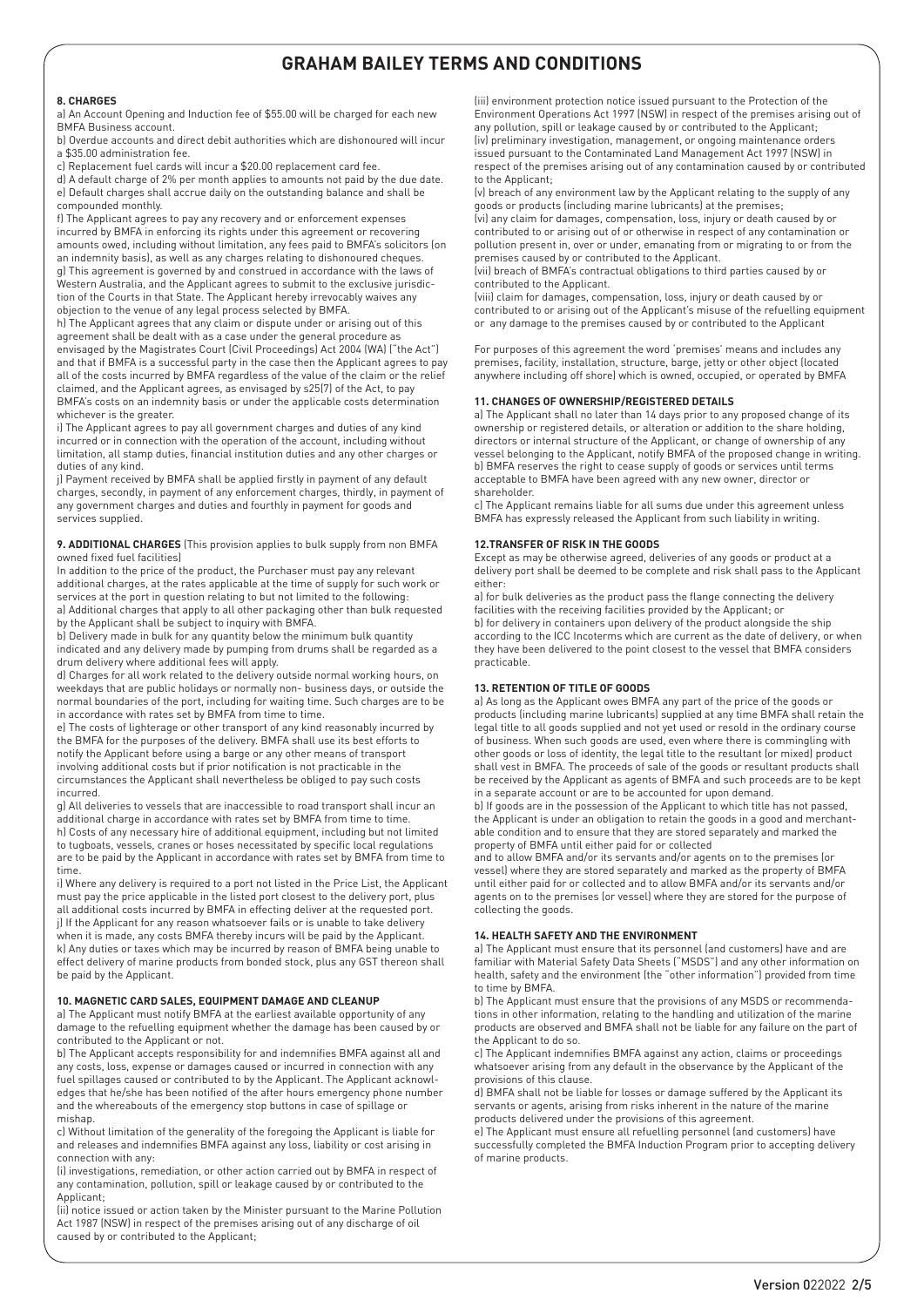# **15. LIABILITY**

a) Without limitation of any other indemnity in this agreement, the Applicant indemnifies BMFA and holds it harmless against any costs, loss, expense or damage of BMFA arising or contributed to, whether directly or indirectly, from any breach of the terms and conditions by the customers action arising from any act or omission of the Applicant, in connection with the supply of any goods, products (including marine lubricants) or which otherwise arises in connection with this agreement.

b) BMFA shall not (unless required by any statute or provision of the common law) be liable to the Applicant for any loss or damage whatsoever suffered by the Applicant whatsoever which arises in connection with the supply of any goods, products (including marine lubricants) or which otherwise arises in connection with this agreement including any breach thereof by BMFA and including any act or omission by BMFA or its officers, servants or agents.

c) In any event and without limitation of the foregoing, the period of limitation for any action against BMFA arising out of this agreement is one year after the date of delivery of the product in connection with which such action is brought and BMFA shall be discharged from all liability whatsoever unless an action is brought within this period.

## **Signature and acceptance of Terms and Conditions by Applicant**

## **16. ENTIRE CONTRACT**

This contract contains all the terms and conditions with respect to the sale of and purchase of the goods and supersedes all enquiries, proposals, agreements and negotiations, whether written or oral prior to the date of execution of this agreement. No modifications of these terms and conditions shall be of any force unless the modification is reduced to writing and authorized by BMFA and signed by the Applicant and no modification shall be affected by the acknowledgement or acceptance of purchase order forms containing different conditions.

# **17. ASSIGNMENT**

BMFA can assign this entire agreement or any payment, right, title, interest or other benefit in or under the agreement at any time and shall provide reasonable notice of any such assignment to the Applicant. The Applicant waives its right to object to any such assignment.

I/We have read the Terms and Conditions contained in this application and agree that the standard conditions of sale as set forth in this application shall apply to all sales of goods and provision of services by BMFA to the Applicant or any one authorized by the Applicant to use the account.

# **PRIVACY AGREEMENT**

BMFA needs to collect Personal Information about the Applicant ("you"), for the purposes of your credit application. If BMFA cannot collect this information, it will be unable to process your application. BMFA respects your privacy and will only use or disclose personal information in accordance with the *Privacy Act 1988 (Cth)*. You can assess your personal information in accordance with the *Privacy Act 1988*. To request access, ask a privacy-related question or get a copy of BMFA's Privacy Policy, please write to:

The Privacy Compliance Officer, Graham Bailey Pty Ltd, Level 24, 2 Market Street SYDNEY, NSW 2000.

**"Personal information"** means information about you collected by BMFA in this Application form and from other sources, including information about you, your financial circumstances, credit worthiness, credit history, credit standing and credit capacity.

By submitting this Application, you agree that, subject to the *Privacy Act 1988*, BMFA may:

- disclose Personal Information to BMFA's associated entities or third parties engaged to provide services to BMFA;
- obtain credit reports about you from credit reporting agencies to assess your
- application for commercial credit or to collect overdue payments from you;
- obtain and verify Personal information about you from a motor vehicle or land title registry or from a business that provides commercial credit worthiness information;
- provide to and exchange your Personal Information with any person whose
- name you give to BMFA in connection with your credit Application or facility; • provide to and exchange your Personal Information with BMFA's collection
- agents if you default on your credit obligations;
- disclose your Personal Information to credit reporting agencies before, during or after providing credit to you. This includes, but is not limited to:
- identity particulars name, sex, address (and the previous two addresses), date of birth, employer and drivers licence number;
- the fact that you have applied for credit and the credit limit/amount, and that BMFA is a credit provider to you;
- advice about payments at least 60 days overdue and which are in collection (and advice that payments are no longer overdue or in collection);
- advice that cheque(s) drawn by you which are more than \$100 has been
- dishonoured;
- the fact that you have committed a serious credit infringement; and
- the fact that credit provided to you has been discharged.

• exchange your Personal Information with another credit provider who is named in your Application or a credit report issued by a credit reporting agency or who proposes to provide credit to you or has provided credit to you. This is for purposes including but not limited to:

- assessing your credit worthiness, this Application and any subsequent
- application by you for personal or commercial credit;

# **APPLICANT'S ACKNOWLEDGEMENTS**

The Applicant acknowledges that he/she/it has reviewed BMFA Standard Terms and Conditions prior to the signing of this Application.

The person(s) signing this Application warrants that he/she/they have read and fully understands BMFA Standard Terms and Conditions and that: a) He /she/they have authority to sign on behalf of and to bind the Applicant;

b) The information provided on behalf of the Applicant and any signatory is true and correct in every detail;

c) He /she /they agree to provide such updated and regular financial and trading information as BMFA may require from time to time;

(d) He/she/they indemnify BMFA in respect to any claims or actions against it or losses suffered by it in connection with obtaining or providing information concerning the Applicant; and

e) He/she/they agree to the above conditions regarding BMFA's use and disclosure of personal information.

- assisting you to avoid defaulting in your credit obligations;
- assessing your position if you fall into arrears;
- notifying other credit providers of your default;
- exchanging information about your credit obligations with other credit
- providers; and - administering your credit facility.

You also agree that, when, for the purposes of your credit Application, you provide BMFA with personal information about another person, you must, prior to providing such information, inform that person that:

- you intend to provide his/her personal information to BMFA for the purposes of your credit Application;

- without that information, BMFA may not be able to process your Application; and

- that person can access the information about him/her held by BMFA by writing to the Privacy Compliance Officer at the address above.

#### You also agree that BMFA may:

• use your Personal Information to send you marketing material and offers about products and services including products and services supplied by third parties. If you do not wish to receive this material, please write to BMFA's Privacy Compliance Officer at the address above;

• monitor and record your telephone conversations with BMFA's staff for training, recording and service quality control purposes; and

• provide Personal Information, as reasonably necessary, to a likely or actual buyer of the whole or part of BMFA's business.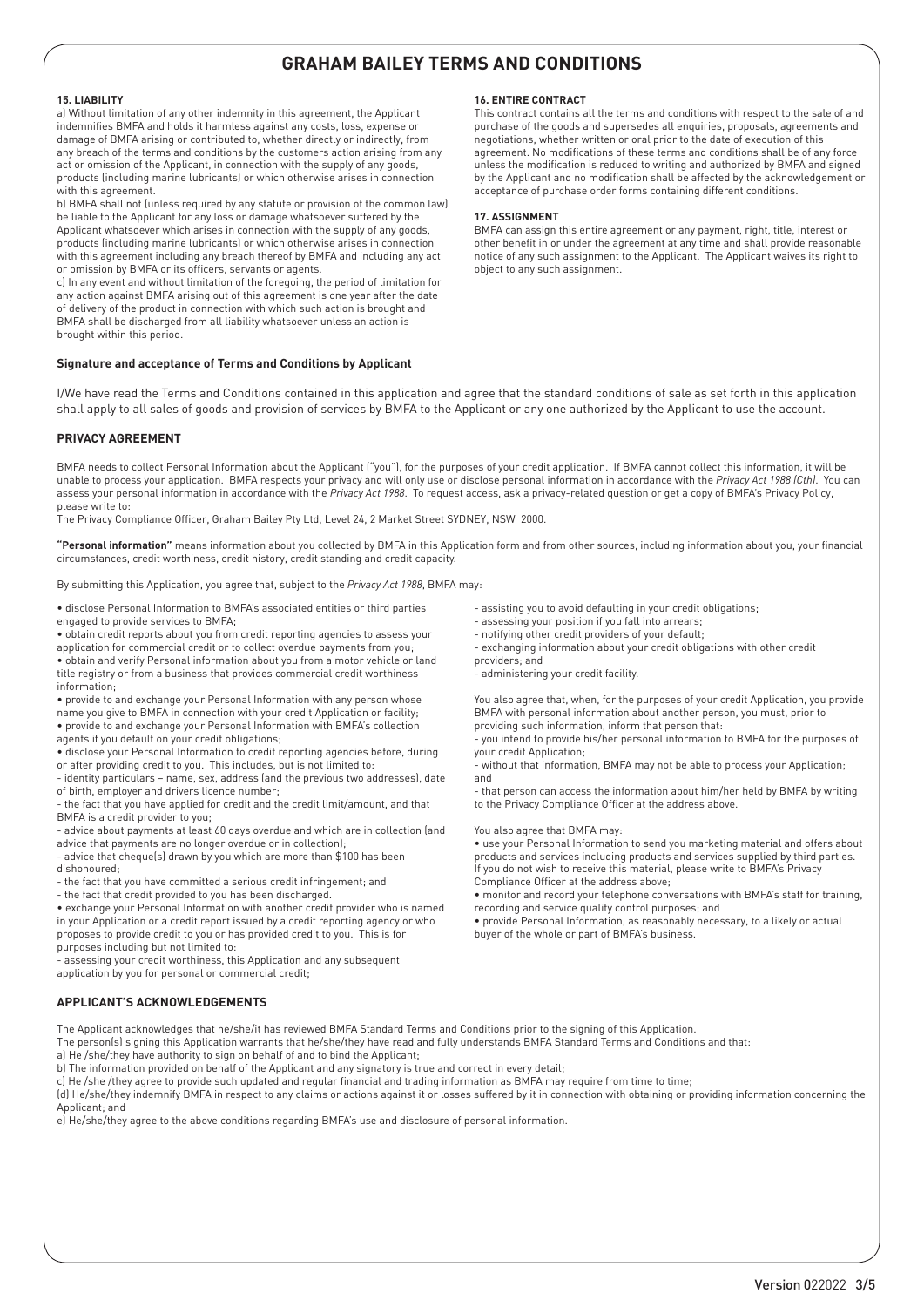# **DEED OF GUARANTEE INDEMNITY AND CHARGE**

TO: Graham Bailey Pty Ltd. A.C.N. 008 677 370

In consideration of BMFA doing any one or more of the following, at the request of the Guarantor, for the business purposes of the Applicant:

• providing or continuing to provide Goods, or

• giving credit to the Applicant, or • not commencing or not continuing legal action against the Applicant,

the Guarantor enters this Deed and agrees to perform his, her or its obligations under this Deed.

## **1. DEFINITIONS AND INTERPRETATIONS**

## **1.1 Definitions**

In this Deed, unless the context requires otherwise:

**"BMFA"** means Graham Bailey Pty Ltd. A.C.N. 008 677 370 and its associated and related companies and successors or assigns.

**"Applicant"** means the person or company or other body set out in Item 1 of the Schedule.

**"Deed"** means this Deed of Guarantee, Indemnity and Charge.

**"Goods"** means all goods, produce, products, merchandise and services which have been supplied or which may be supplied in the future at the Applicant's request on credit extended by BMFA to the Applicant.

**"Guarantor"** means any person or company or other body set out in Item 2 of the Schedule or any other person signing or purporting to sign this Deed as Guarantor and that person's personal representative.

**"Law"** includes common law, principles of equity and any requirement of any statute, rule, regulation, proclamation, ordinance or by-law, present or future, and whether state, federal or otherwise.

**"Money"** means all moneys which are now payable or which may become payable in the future (whether contingently or otherwise) by the Applicant to BMFA for any reason, whether alone or jointly with another person. The term includes, without limitation, money owed by the Applicant for the supply of Goods, all money BMFA pays or becomes liable to pay at the request of the Applicant (including loans), amounts or obligations assigned to BMFA before or after the date of this Deed and all losses and expenses (including taxes, fees, charges, interest and legal costs on a full indemnity basis) arising directly or indirectly from any dealing or default by the Applicant or by the Guarantor or otherwise incurred by BMFA in connection with entering, administering, enforcing or terminating this Deed.

**"Personal Information"** has the meaning given to it in the Privacy Act. **"Personal Information about the Guarantor"** means Personal Information (if

any) about the Guarantor collected by BMFA in connection with this Deed that includes but is not limited to information about the Guarantor's financial circumstances, credit worthiness, credit history, credit standing and credit capacity.

**"Privacy Act"** means the *Privacy Act 1988 (Cth)*.

**"Property"** means all property of the Guarantor, wherever situated, including without limitation all real and personal property, business and trading assets, stock, choses in action, goodwill and uncalled capital and called but unpaid capital from time to time.

#### **1.2 Interpretation**

In this Deed, "includes" and "including" are not words of limitation; the singular includes the plural and vice versa; a gender includes all genders; and "person" includes an individual, a body corporate, a partnership or any unincorporated association.

#### **2. GUARANTOR OBLIGATIONS**

#### The Guarantor agrees:

a) to unconditionally and irrevocably guarantee and be responsible for the due and punctual payment of the Money by the Applicant, notwithstanding that at times there may be no Money owed by the Applicant to BMFA or any Guarantor's obligations;

b) to pay the Money to BMFA on demand without set-off, counterclaim or deduction;

c) to waive any rights the Guarantor has of first requiring BMFA to enforce any other right or power against the Applicant or to claim payment from the Applicant or any other person before claiming from the Guarantor under this Deed;

d) that BMFA may at any time in its discretion and without giving any notice to the Guarantor refuse to provide further Goods to the Applicant;

e) that where the Guarantor consists of more than one person, this Deed is enforceable against all persons signing as Guarantor together and against each Guarantor separately;

f) that where the Guarantor has the right to prove in any insolvency administration of the Applicant or another guarantor of the Applicant's obligations or to claim an amount from the Applicant or another guarantor of the Applicant's obligations under a right of indemnity, the Guarantor may do so only with BMFA's consent and must hold any dividends received on trust for BMFA;

g) that the Guarantor will provide BMFA with information concerning the Guarantor's financial position, business, assets and (where the Guarantor is a company) its shareholders and any person or entity related to or associated with the Guarantor as may be reasonably required by BMFA from time to time.

### **3. GUARANTOR ACKNOWLEDGEMENTS**

The Guarantor acknowledges that:

a) it has read and understood this Guarantee;

b) BMFA has afforded it full and unrestricted opportunity to seek independent legal advice on the Guarantor's obligations under this Deed prior to signing this Deed and has strongly recommended that it obtain independent legal advice;

c) it has not relied upon any representation made by BMFA or any of BMFA's servants or agents in agreeing to guarantee the obligations owed by the Applicant to BMFA;

d) it has made his own enquiries of the Applicant regarding the Applicant's past and prospective dealings with BMFA and is satisfied as to the extent of its obligations as Guarantor under this Deed;

e) BMFA is under no obligation to notify it of any changes to BMFA's trading terms or dealings with the Applicant, even if these changes increase the Guarantor's liability under this Deed;

f) this Deed is a continuing guarantee to BMFA for the Money;

g) BMFA is not obliged to make any demand of the Applicant or claim on any other security before requesting payment of the Money by the Guarantor; h) BMFA's rights under this Deed are not affected by any act or omission by BMFA or by anything else that may affect those rights at Law or otherwise, including: (i) the variation or replacement of BMFA's agreement with the Applicant; (ii) arrangements BMFA makes with the Applicant such as releases or time concessions;

(iii) the fact that BMFA releases, loses the benefit of, does not obtain or fails to register any security;

(iv) the fact that BMFA releases any other guarantor of the Applicant's obligations;

(v) the fact that the obligations of another guarantor of the Applicant's obligations may be unenforceable or that another guarantor has failed to effectively guarantee the Applicant's obligations;

(vi) any legal limitation, disability, incapacity or other fact (actual or asserted) relating to the Applicant, the Guarantor or any other person (irrespective of whether BMFA had or should have had knowledge of that fact); and (vii) any fact which could or might have the effect of prejudicing or discharging the

Guarantor's liability under this Deed; (i) this Deed is enforceable against each person signing as Guarantor even if any

person proposed or contemplated to sign this Deed does not in fact do so; (j) BMFA may at any time release or discharge any Guarantor from the

Guarantor's obligations under this Deed or grant time to pay or other indulgence, accept a composition from or enter other arrangements with the Applicant or any Guarantor, delay or make mistakes or omissions without affecting the liability of any other Guarantor under this Deed;

(k) any payment which is made by or on behalf of the Applicant and which is later avoided by the application of any Law shall be deemed not to discharge the Applicant's indebtedness and in such a case, the parties are restored to the position which each respectively would have had if the payment had not been made;

(l) the Guarantor's obligations under this Deed are valid and binding, that if the Guarantor is a corporation it benefits under this Deed, that the Guarantor is solvent and does not enter this Deed in the capacity of trustee of any trust or settlement; and

(m) the Guarantor will not be entitled to the discharge of any security which secures the Guarantor's obligations under this Deed until all Money has been paid to BMFA and the Guarantor has provided evidence to BMFA's reasonable satisfaction that no further Money will become owing.

#### **4. INDEMNITY**

a) The Guarantor indemnifies BMFA against any and all losses and expenses of any nature (including stamp duty if any and legal costs on a full indemnity basis) which arise in any way out of BMFA's dealings with the Applicant or the Guarantor, including losses and expenses incurred if the Applicant or the Guarantor does not, is not obliged to or is unable to pay the Money to BMFA when due or in connection with any person exercising or not exercising rights under this Deed.

b) It is not necessary for BMFA to incur expense before enforcing a right of indemnity under this Deed.

c) The indemnity in clause 4(a) is a continuing obligation, independent of the Guarantor's other obligations under this Deed.

#### **5. CHARGE**

For the purpose of securing payment to BMFA of the Money, the Guarantor: a) agrees to deliver to BMFA, within seven (7) days of written demand, a mortgage in respect of any Property in a form acceptable to BMFA together with any documents required to obtain registration of the mortgage;

b) charges to BMFA all its Property (wherever situated) to secure its obligations under this Deed and authorises and consents to BMFA lodging a caveat (in a form and subject to any conditions as BMFA sees fit) upon the title to the Property in BMFA's absolute discretion; and

c) irrevocably appoints BMFA and persons nominated by BMFA separately as the attorney of the Guarantor with power to sign and lodge such caveat or other similar document to give effect to this Deed.